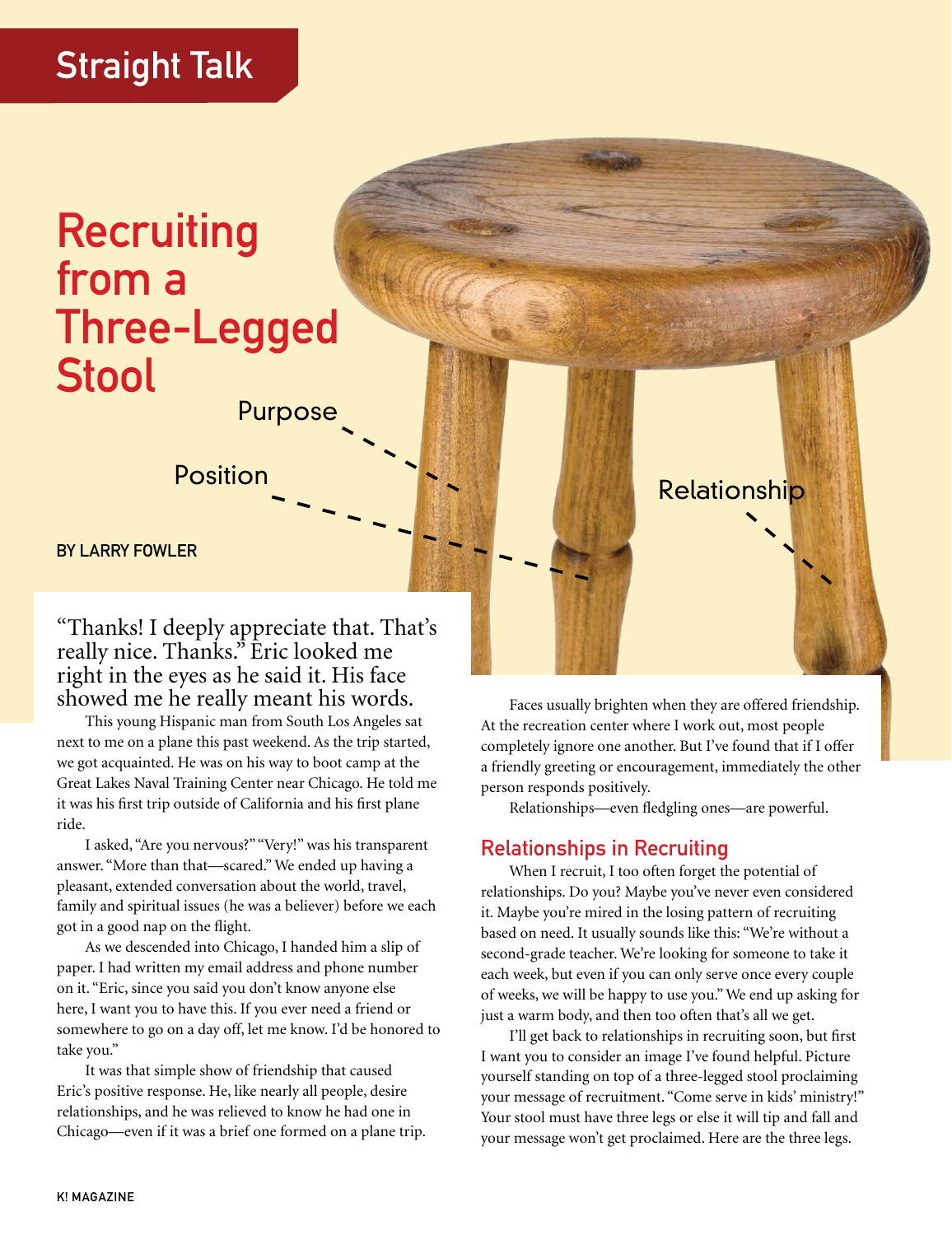LEG 1: The Leg of Purpose or spiritual vision. This is the "why" of ministry. Carla does this well. As a Sunday morning director in her church, she is by nature a forwardlooking, positive person and loves casting vision. "Come help us change the destiny of these precious kids," she is fond of saying. The focus is all on the children—on changing their lives forever.

"Change the destiny" is the shortened version of her favorite phrase, and her enthusiasm for it is contagious. She has consistently delivered it over a period of time so that her workers repeat it themselves—often. Over the entry to the children's wing she had written, "Here we change the destiny of young lives." She uses that phrase effectively when recruiting.

Carla says, "I never recruit to need. Instead, I tell people, 'The more we have serving, the better we can affect destiny.'" People in her church respond positively. They appreciate her sense of purpose, and as a result, she is well staffed with volunteers. She adds, "In fact, I struggle more with trying to figure out what to have them do when I have more than enough to fill the slots." Wouldn't you love to have Carla's problem?

When you recruit, you will be much more effective if this "leg" of your stool is firmly in place and is a basis for your message to potential volunteers.

**LEG 2: The Leg of Position** or service activity. This is the "what" of ministry. Rather than recruiting to the "why" of ministry, you are recruiting to what it is that people are going to do. Instead of being vision-based, recruiting is volunteer-based.

David's church uses this approach. His senior pastor is a strong proponent of finding your spiritual gift and putting it to use. As the children's pastor and the largest user of volunteers, David gets the benefit because he has matched the various positions in his kids' ministry with his church's spiritual gift assessment.

## What you get when you recruit based on need is a square peg in a round hole.

It's very satisfying for him, because it so clearly aligns with a major emphasis of his whole church, and people are eager to serve where they feel most comfortable. David puts it this way: "Every Christian must find their 'seat on the bus' of ministry. We say all the time around here, 'get on the bus' and by that we mean find a place to serve. But we also tell people, 'Find YOUR seat—your spiritual gift seat.' Why? Because we believe they will feel so much more fulfilled when they find their fit—their seat on the bus."

David doesn't recruit based on need if there is any way to avoid it. "I never just say, 'We need help!' because what you get when you recruit based on need is a square peg in a round hole. You'll get an administrator volunteering to teach or a teacher volunteering to administer. As a result everyone—kids, other volunteers and the individual—are frustrated."

Like Carla, David also enjoys a good success rate in recruiting. In fact, he has a waiting list for teachers. He has found this leg of the recruiting stool very effective. It works great for him.

Imagine blending Carla's approach with David's. You'd have a pretty effective strategy, wouldn't you? I've seen a bunch of effective leaders do that very thing. But let me suggest a third leg.